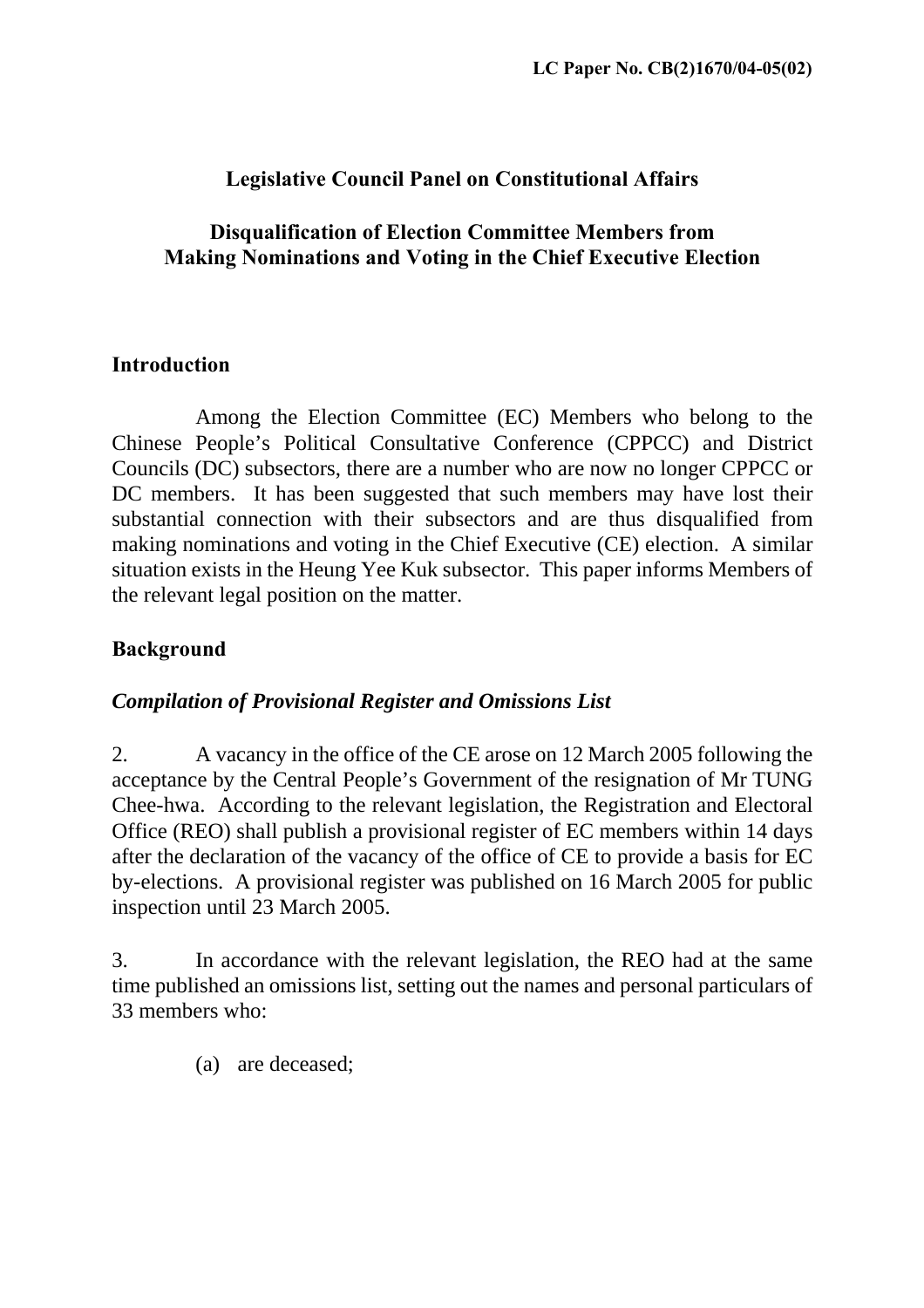- (b) have resigned, or are deemed to have resigned<sup>[1](#page-1-0)</sup>, from the EC; or
- (c) have ceased to be registered or eligible to be registered, or have been disqualified from being registered, under the Legislative Council Ordinance (Cap. 542) as an elector for a geographical constituency (GC).

4. As the loss of DC, CPPCC and Heung Yee Kuk membership is not a ground for inclusion in the omissions list, and as none of the EC members who have lost membership in DC, CPPCC and Heung Yee Kuk belong to any of the three categories set out in paragraph 3, they have not been entered in the omissions list published on 16 March 2005. All of them have been included in the provisional register. During the public inspection period, notices of claim or objection[2](#page-1-1) as regards the provisional register and omissions list may be lodged. Before the statutory deadline, one notice of objection was received but it was not in relation to the group of EC members in question. The Revising Officer<sup>[3](#page-1-2)</sup> had conducted a hearing and made a ruling on the case in accordance with relevant legislation.

5. Having regard to the provisional register and the ruling made by the Revising Officer with regard to the objection case, the Electoral Affairs Commission (EAC) announced on 8 April 2005 that there are altogether 33 vacancies in the EC which will need to be filled either by supplementary nominations or by-elections to be conducted on 1 May 2005. The group of EC members in question has remained on the final register of EC members published after the EC by-elections.

<span id="page-1-0"></span><sup>&</sup>lt;sup>1</sup> According to section 3(2) of the Schedule to the Chief Executive Election Ordinance (CEEO) (cap. 569), an EC member is deemed to have resigned from his original membership in the EC if he at the same time is an ex-officio member of the EC.

<span id="page-1-1"></span><sup>&</sup>lt;sup>2</sup> According to section 30 of the EAC (Registration) (Electors for Legislative Council Functional Constituencies) (Voters for Election Committee Subsectors) (Members of Election Committee) Regulation, (Cap. 541B) a person who considers that a person who has been registered as a member of the EC has been wrongly so registered may object to the registration of that person. According to section 31, any person whose personal particulars are included in an omissions list may claim that he is entitled to be registered in the EC final register.

<span id="page-1-2"></span><sup>&</sup>lt;sup>3</sup> The Election Committee (Registration) (Voters for Subsectors) (Members of Election Committee) (Appeals) Regulation (Cap. 569B) provides that the Revising Officer shall fix hearings and make rulings on the objection and claim cases. According to section 46 of the Schedule to CEEO, the Chief Justice may appoint any magistrate, or any legal officer within the meaning of the Legal Officers Ordinance (Cap. 87), to be a Revising Officer.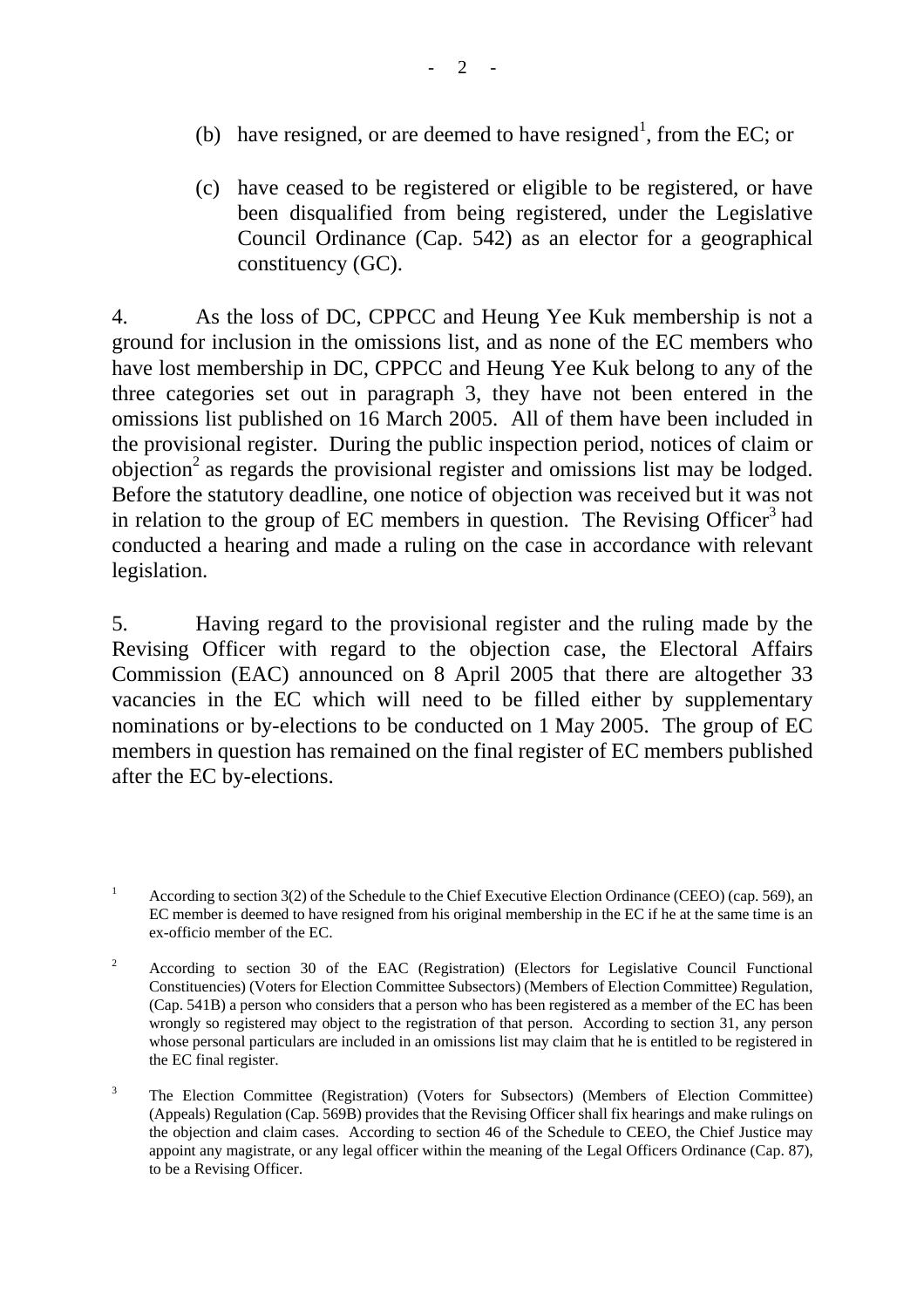### *Disqualification from Voting and Making Nominations*

6. Sections 16 and  $26<sup>4</sup>$  $26<sup>4</sup>$  $26<sup>4</sup>$  of the Chief Executive Election Ordinance (CEEO) (Cap. 569) provide that an EC member whose name appears on the final register shall be disqualified from making nominations at the election and voting at the poll if he has, among other things, ceased to have a substantial connection with the subsector concerned.

#### *Concept of "substantial connection"*

7. According to section 1(3) of the Schedule to the CEEO, the circumstances in which a person has a substantial connection with a subsector include, but are not limited to, being a member, partner, officer or employee of a body included in the susbector. It is clear from this provision that whether a person has a substantial connection with a subsector should not be determined solely by whether he is a member of a body included in the subsector.

#### **[Ad](#page-2-1)ministration's Position**

#### *Substantial Connection*

8. The statutory provision is that cession of substantial connection, rather than loss of membership in a body included in the EC subsector concerned, is the ground for disqualifying a EC member from making nominations and voting. It is not our policy intention to automatically disqualify a EC member who has lost his membership in a body included in an EC subsector from making nominations and voting.

<span id="page-2-0"></span><sup>4</sup> According to sections 16 and 26 of the CEEO, an EC member whose name appears on the final register shall be disqualified from making nominations and voting at the poll if he-

- (a) resigns from the EC;
- (b) is serving a sentence of imprisonment on the polling date;
- (c) has ceased to have a substantial connection with the subsector concerned;
- (d) has ceased to be registered or eligible to be registered as an elector for a geographical constituency;
- (e) has in Hong Kong or in any other place been sentenced to death or imprisonment and has not either served the sentence or received a free pardon;
- (f) is found for the time being under the Mental Health Ordinance (Cap. 136) to be incapable, by reason of mental incapacity, of managing and administering his property and affairs;
- (g) is a member of the armed forces of the People's Republic of China or any other country or territory; or
- <span id="page-2-1"></span>(h) is or has been convicted, within the three years before the polling date, of having engaged in corrupt conduct or illegal conduct in contravention of the Elections (Corrupt and Illegal Conduct) Ordinance (Cap. 554); or an offence against Part II of the Prevention of Bribery Ordinance (Cap. 201) or of any offence prescribed by the Electoral Affairs Commission Regulations.